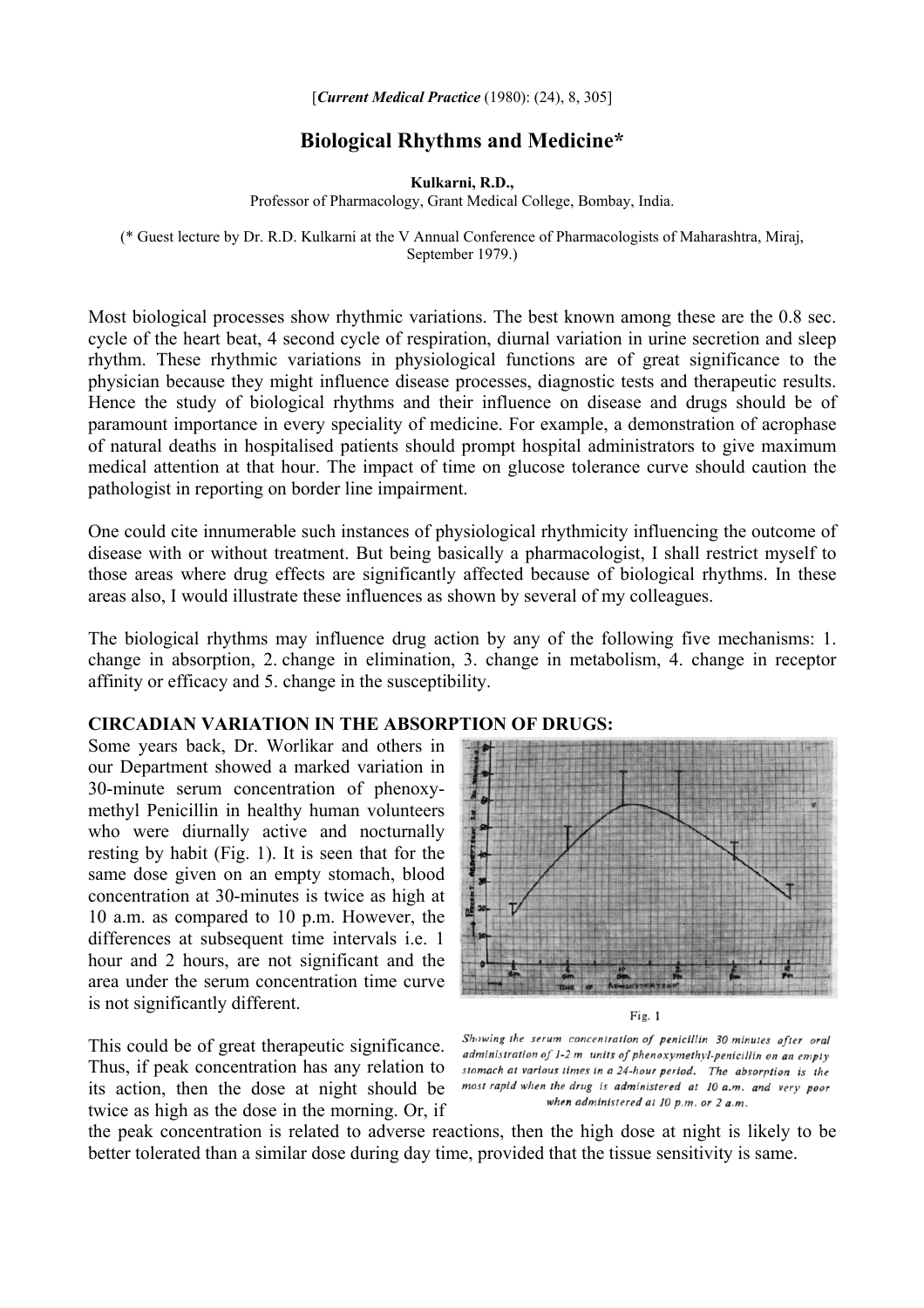A similar 30 minute absorption difference has been shown to be present in the absorption of iodine tracer studies (Fig. 2). This absorption variation is parallel to the thyroidal concentration variation. Thus, at 10 a.m. there is 3 times more thyroidal concentration when administered at 10 a.m., as compared to 10 p.m. administration. But there is no difference in the 6 hour thyroidal concentration indicating similar total absorption.

My colleague Dr. Doshi failed to find any differences in serum concentration of tetracycline after administration on an empty stomach at 8 a.m. and 8 p.m.

It therefore appears that the absorption rates of rapidly absorbed drugs are variable with the time in 24 hour period but slowly-absorbed drugs are not significantly affected. One could use this knowledge to determine appropriate doses and the time of administration to derive maximum benefit with minimum adverse reactions.

Phenoxymethyl-penicillin is an important antibiotic and serum concentrations are determined microbiologically. My colleague Salma Motiwala



Showing the per cent of orally-administered dose of radio-iodine concentrated in thyroid gland in 30 minutes. Here also the most rapid concentration occurs when the drug is administered at 10 a.m. and the least when administered at 10 p.m. and 2 a.m.

recently investigated the circadian sensitivity of the test organism – *S. aureus,* as also the circadian changes in growth rates. This possibility was suggested from the commentary of Franz Halberg on a very old observation. The methodology she used initially suggested some kind of cyclic change in growth rates which was later found out to be a methodological artefact. After rigidly controlling the initial bacterial growth rates for *S. aureus* and *E. coli* were very constant and these sensitivity to penicillin and tetracyclin was unaltered. My colleague Dr. Walwaikar investigated last year the circadian periodicity of Sulfamoxole absorption and metabolism. He found strong circadian variations in total sulfonamide in blood but not in the free sulfonamide levels. This indicates that the acetylation of sulfonamides is time dependant, being maximum at 8 p.m. and minimum at 4 a.m. Body temperature shows circadian changes. Even in fevers, the morning temperature is usually lower than the evening temperature. Blood pressure has also been shown to vary with time in 24 hours, both in normal subjects and hypertensive patients. It is common knowledge that asthmatic attacks are frequent at night. During night, with lowered respiratory rate, mild acidosis occurs and during acidosis, adrenaline effects are reduced. Is this the reason why asthmatic attacks are more common at night? My colleague Dr. Doshi has been studying the adrenergic beta receptor sensitivity in human beings. By following a study design permitting standardisation of fasting and resting status at each of 5 study times, she could confirm the temperature rhythm and demonstrate parallel charges in diastolic blood pressure and pulse rate. The data which is presented in this Conference is too small to draw firm conclusions but is indicative of altered sensitivity of β receptors to adrenaline depending on time.

## **CHRONOBIOLOGIA AND AYURVEDA**

Emphasis on time of the day for medication and other 'Karmas' is well known in Ayurveda. It also lays great stress on 'Dincharya'. Though it is not stated in so many words in any of the ancient works on Ayurveda, it seems very obvious to me that biological rhythms were considered very important. Did they also realise that disturbed rhythm could be a cause of disease and therefore the stress on 'Dincharya' to reinforce these rhythms so as to avoid disturbances? If this be so, they seem to have noticed the origin of disease in the disturbed rhythm. It is then not surprising that many herbal remedies which have stood the test of time are devoid of the acute pharmacodynamic effects.